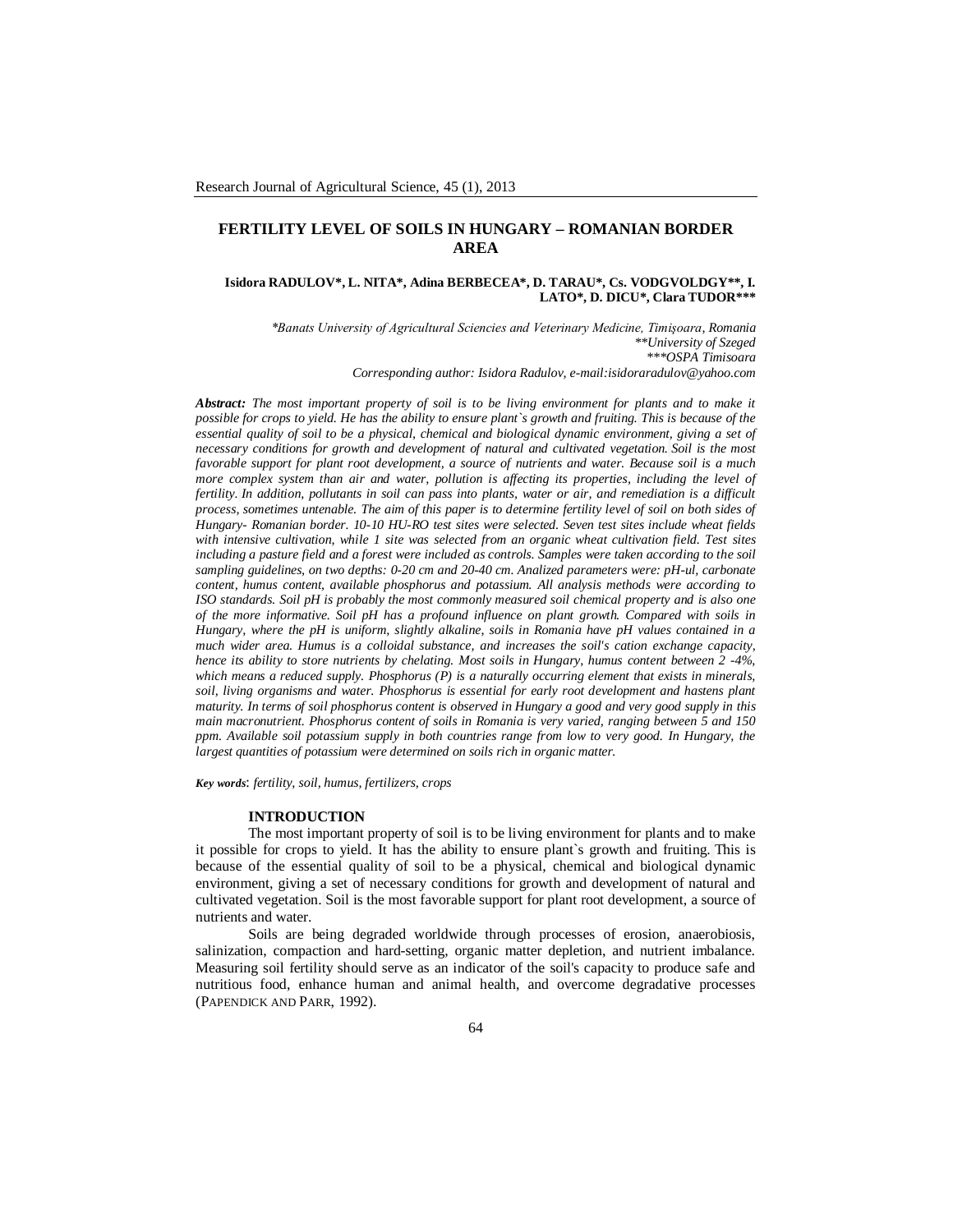Fertility is soil property to provide to plants water and nutrients in sufficient quantities for their growth and development. Maintaining and enhancing soil fertility is essential for obtaining for long-term high, stable and quality yields. Natural reserves of soil nutrients are limited. Without restoring soil nutrients removed from crops by fertilization with mineral and organic fertilizers, soil reserves fall and with them, decreases crop yields. Therefore maintaining and enhancing soil fertility under certain conditions, are of fundamental importance. There are three main components of soil fertility - physical, chemical and biological (Abbott and Murphy, 2003). The level of soil fertility results from the inherent characteristics of the soil and the interactions that occur between these three components.

Basic soil indicators like soil texture and depth are useful for comparing soil quality among soil types, and within a soil type before and after some management practice has been imposed. Soil texture is the most fundamental qualitative soil physical property controlling water, nutrient, and oxygen exchange, retention, and uptake. It is a master soil property that influences most other properties and processes. Soil depth is a quantitative property influencing the amount of resources available to plants per unit area. The relative thickness of soil horizons could also be a sensitive indicator of several soil functions (Schoenholtz et.al., 2000).

The other most important factors affecting soil fertility include the presence of the right quantities and forms of essential nutrients; the availability of moisture and the stability of its level; good aeration, which is important for the development of the root system and for the life processes of microorganisms that break down organic matter and store nutrients in a form available to higher plants; the presence of toxic substances; and the pH (Arshad and Coen, 1992). The sum of these properties determines the cultivability of the soil.

Knowing fertility level of soils in Hungary – Romania border area is important for the protection and sustainable use of soil in cross – border region (Csongrad – Timis county area), preserving its functions and preventing soil degradation. Most important direct beneficiaries of the research are local farmers and indirect beneficiaries are those, who are living in the region and their local communities. Furthermore both countries can be considered indirect beneficiaries, because the results of the research provide possibility to enhance the fertility level of the soil in the Csongrad – Timis region.

#### **MATERIAL AND METHOD**

Soil samples were taken from the 10 sites along the Hungarian side and from 10 sites along the Romanian side of the HU – RO border. Seven sites include wheat fields with intensive cultivation, while 1 site was selected from an organic wheat cultivation field. Sites including a grassland and a forest were included as controls. Samples were taken according to the soil sampling guidelines. Planned dates of sample collections were April 2011, August 2011 and October 2011.

Soil samples were colected on 0-20 cm and 20 – 40 cm depth. Soil was air-dried and passed through a 2 mm sieve. Soil reaction was measured potentiometrically using a combined electrode expressed in pH units.

Determination method of soil humus content: Organic carbon is oxidized anhydride dichromate (Cr2O72-) in excess, in presence of sulfuric acid, oxidation facilitated by heat produced by diluting a volume of normal solution of bichromate of potash with two volumes of concentrated sulfuric acid and maintaining the sample at a temperature of 100° C for 30 minutes. Organic carbon content is calculated as the amount of dichromate consumed for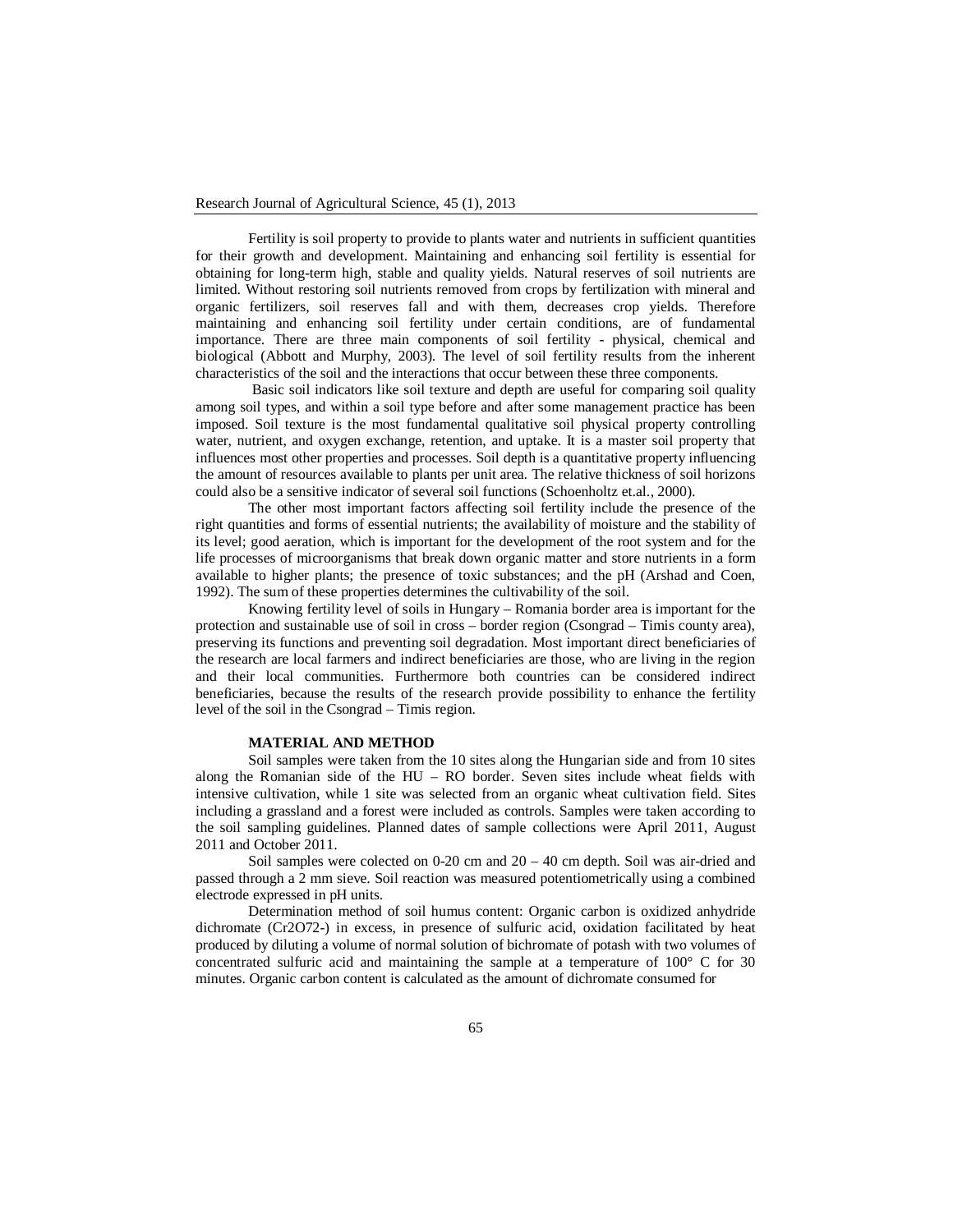oxidation of anhydride. Excess of dichromate anhydride is titrated with a 0,2 N solution of Mohr salt in the presence of diphenylamine.

Mobile phosphorus determination: phosphates are extracted from soil sample with a solution of ammonium acetate-lactate at  $pH = 3.75$ . Phosphate anion extracted by any method, is determined colorimetrically.

The amount of available potassium was determined trough Egner – Rhiem – Domingo method  $(AL - K)$ . After extraction, potassium content of soil samples was determined by flame atomic absorption spectrometry (F-AAS, VARIAN SpectrAA-300)

Total Elements (Zinc, Manganese, Iron, Copper, Cadmium, Lead And Nickel) were determined by extraction with nitric acid/chlorhidric acid mixture. This method determines the concentration of Zn, Mn, Fe, Cu, Cd, Pb, Ni, as requested utilizing a nitric acid/chlorhidric acid closed vessel microwave digestion. Analysis is by Atomic Absorption Spectrometry (AAS). The approximate method detection limit is 1mg/kg for all elements except phosphorus  $(0.001\%)$ .

#### **RESULTS AND DISCUSSIONS**

Soil pH is probably the most commonly measured soil chemical property and is also one of the more informative. Soil pH has a profound influence on plant growth. Soil pH affects the quantity, activity, and types of microorganisms in soils which in turn influence decomposition of crop residues, manures, sludges and other organics. It also affects other nutrient transformations and the solubility, or plant availability, of many plant essential nutrients. Compared with soils in Hungary (figure 1), where the pH is uniform, slightly alkaline soils, in Romania soils have pH values contained in a much wider area



Fig.1. Soil pH values

Humus is a colloidal substance, and increases the soil's cation exchange capacity, hence its ability to store nutrients by chelating; thus, while these nutrient cations are accessible to plants, they are held in the soil safe from being leached by rain or irrigation. Humus can hold the equivalent of 80–90% of its weight in moisture, and therefore increases the soil's capacity to withstand drought conditions. Most soils in Hungary, humus content between 2 -4%, which means a reduced supply. Only soil samples harvested from forest soil has higher content of humus, located in the medium supply. The lowest values were determined in soil with ecological system. Humus content of soils in Romania are generally ranged between 1.97 – 4.73%, with highest value determined on forest, 4.73%, and grassland soils, 4.38% (fig.2).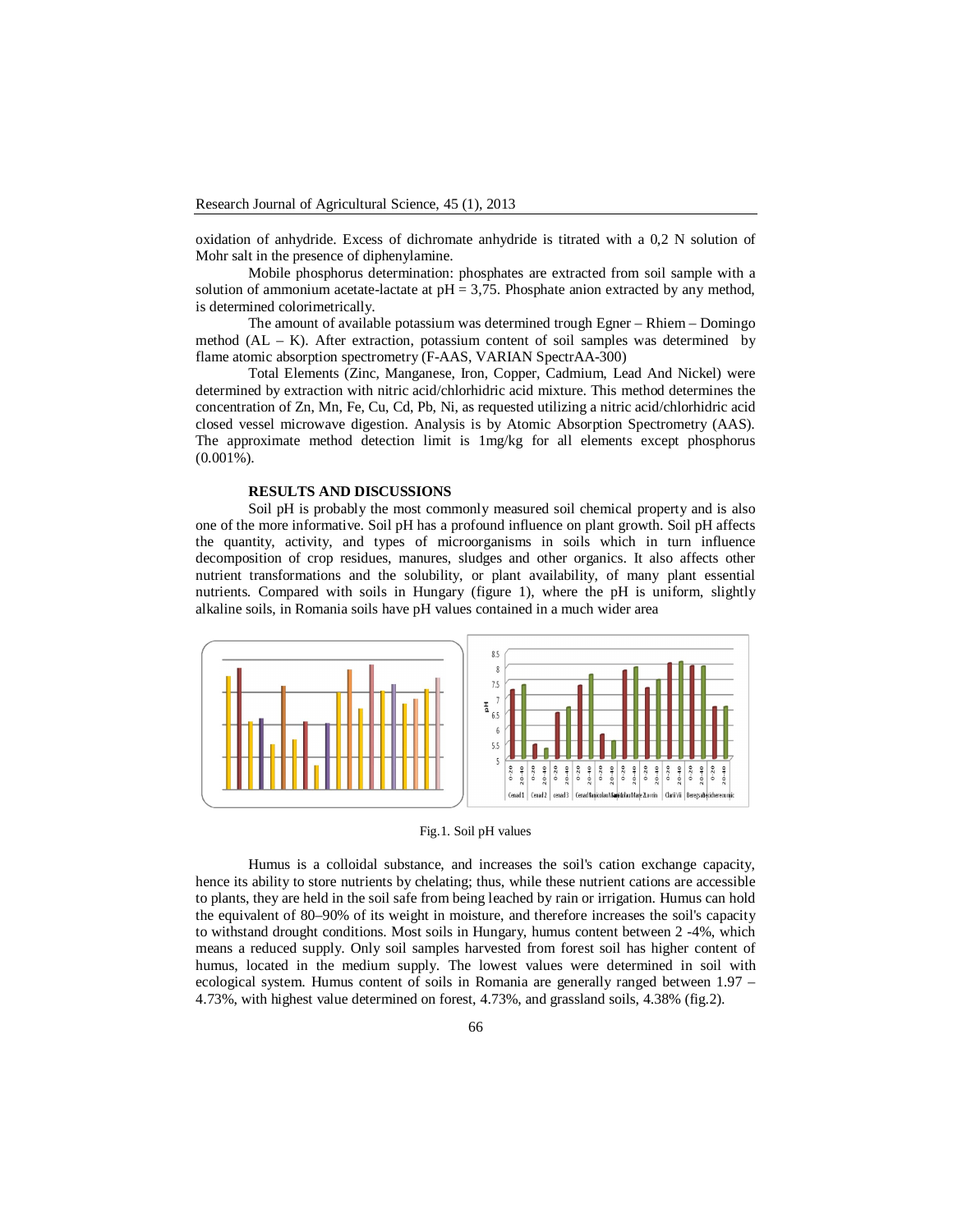Research Journal of Agricultural Science, 45 (1), 2013



Fig. 2. Humus conten of soils

Phosphorus (P) is a naturally occurring element that exists in minerals, soil, living organisms and water. Plant growth and development requires phosphorus, like nitrogen, in large amounts. Phosphorus is essential for early root development and hastens plant maturity. Mobile phosphorus sometimes called available inorganic phosphorus. It can include small amounts of organic phosphorus, as well as orthophosphate, the form taken up by plants. It also is the form subject to loss by dissolution in runoff and to a lesser extent, leaching. The soluble form accounts for the smallest proportion of the total phosphorus in most soils. When fertilizer or manure (both containing mostly soluble phosphorus) are added to soil, the soil's pool of soluble phosphorus increases. With time, soluble phosphorus is transformed slowly to less soluble (less plant available) forms. In terms of soil phosphorus content is observed in Hungary a good and very good supply in this main macronutrient (figure 3). On these soils was determined a high content of organic matter and it is likely that the high content of phosphorus come from the decomposition of organic matter. Phosphorus content of soils in Romania is very varied, ranging between 9 and 88 ppm. Values of mobile phosphorus content in soil greater than 70 ppm is a very good supply. **Example 1998**<br> **Example 1998**<br> **Example 1999**<br> **Example 1999**<br> **Example 1999**<br> **Example 1999**<br> **Example 1999**<br> **Example 1999**<br> **Example 1999**<br> **Example 1999**<br> **Example 1999**<br> **Example 1999**<br> **Example 1999**<br> **Example 1999** 



Fig.3 Phosphorus soil content

Potassium is an essential nutrient for plant growth. Potassium is involved in many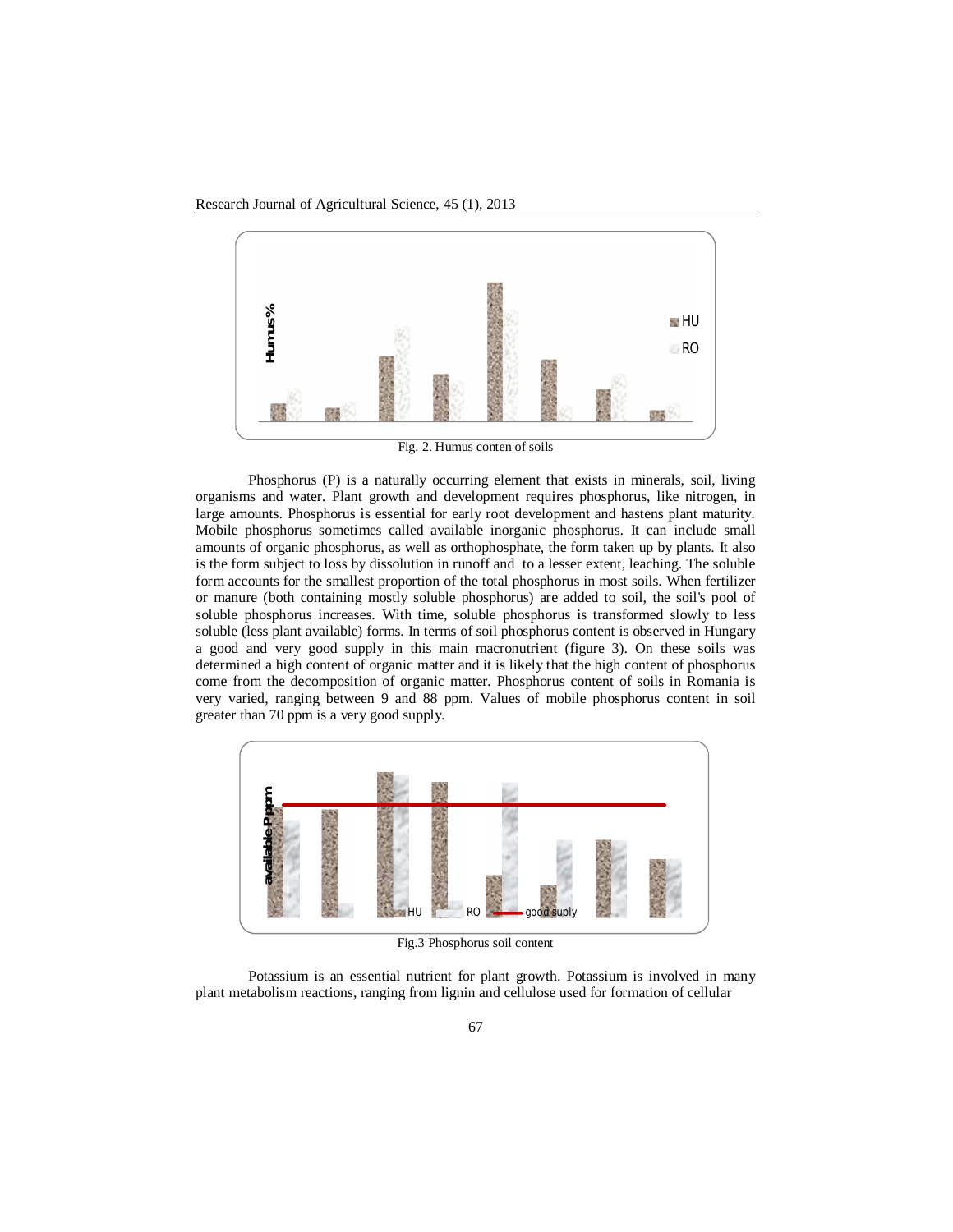#### Research Journal of Agricultural Science, 45 (1), 2013

structural components, to regulation of photosynthesis and production of plant sugars that are used for various plant metabolic needs. It controls water loss from plants and is involved in overall plant health. Soils that have adequate potassium allow plants to develop rapidly and outgrow plant disease, insect damage and protect against winter freeze damage. Available soil potassium supply in both countries range from good to very good. In Hungary, the largest quantities of potassium were determined on soils rich in organic matter. Highest potassium content was determined in Romanian forest soils, 812 ppm (figure 4). Although potassium is released into the soil by decomposing organic matter, it has the ability to retain potassium fertilizer applied as cation exchange and release it as needed in the soil solution.



Fig.4. Soil potassium content

The availability of zinc, cooper, nikel, cadmium, manganese, iron and lead to growing plants is very dependent on soil pH and organic matter content. The availability of most metals increases as the soil pH decreases (becomes more acidic). Availability decreases as the soil pH increases (becomes more alkaline). Organic matter or humus will often chelate (form complexes with) these metals, which generally tends to increase or maintain their availability to plants, even at higher pH levels.

Total zinc content in soil is ranged between 40 ppm and 140 ppm in Hungary, and between 30 ppm and 75 ppm in Romania. Copper content in soils vary in a large domain, being ranged between 20 ppm and 130 ppm for Hungary, and respectively 71 ppm for Romania. Highest manganese content was determined in Romanian soils, maximum value was 967 ppm. Hungarian soils are richer in nickel, highest value being determined in soil with intensive system, 50,1 ppm.

Soils from Hungary – Romania border area have a low cadmium content, non of the values exced maximum admitance levels. Lead content of Romanian soils are relatively low (2 – 30 ppm), but in Hungary in intensive system and forest soils, at depth of 0 -20 cm, lead